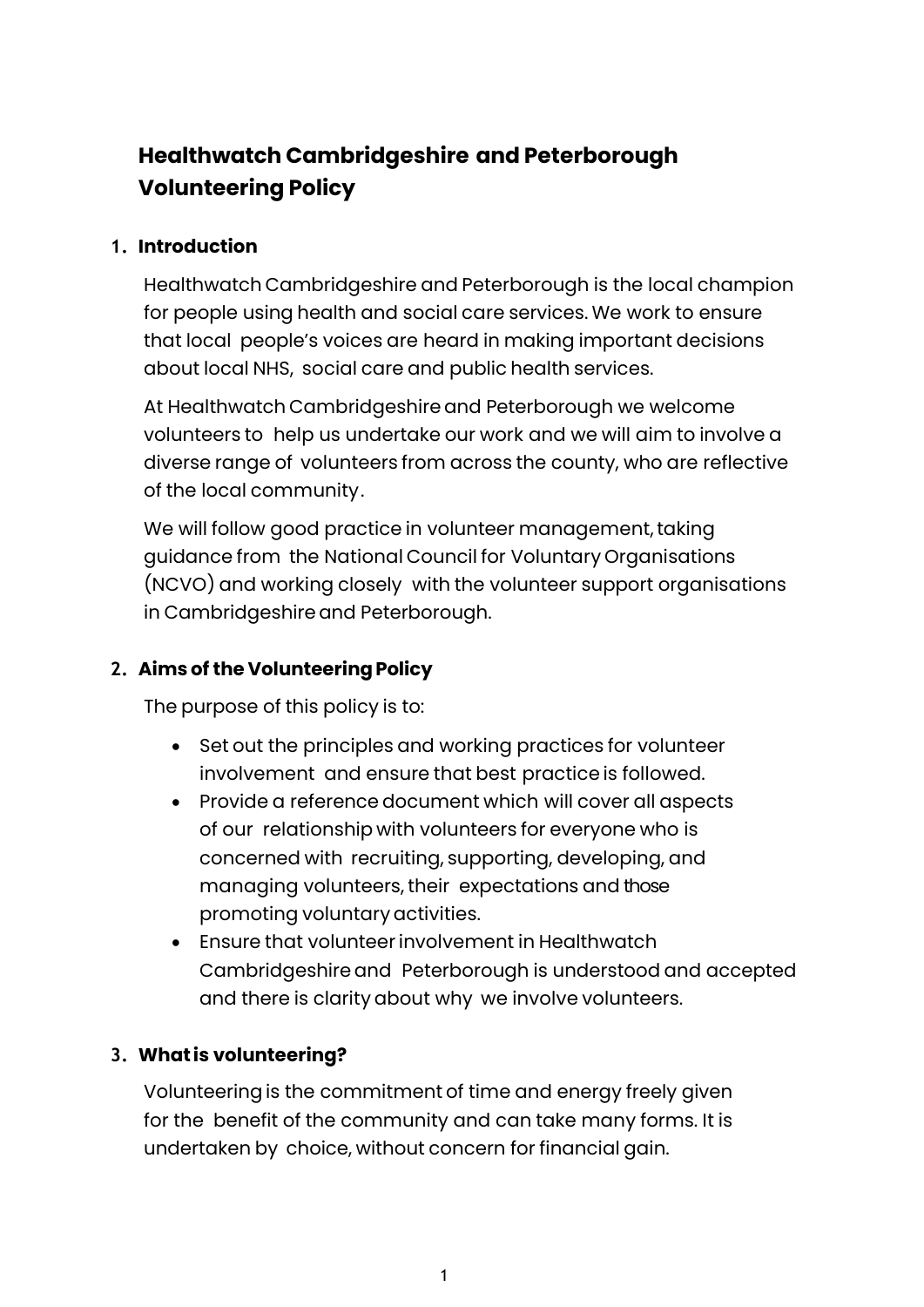# **4. WhyHealthwatchCambridgeshireandPeterboroughinvolves volunteers**

Volunteers bring a variety of skills and a fresh perspective: -

- They can offer time and passion to a particular project, adding value to our work and supporting our sustainability.
- They have knowledge of their local communities. By involving volunteers, we can build stronger links with local communities.
- They act as ambassadors, promoting Healthwatch activities and our services. Volunteering is a unique role, different to that of paid workers, who they do not replace.
- Staff at all levels will work positively with volunteers and, where appropriate, will actively seek to involve them in their work.

# **5. Who can volunteer?**

Healthwatch Cambridgeshire and Peterborough has a responsibility to treat all volunteers equally and fairly and will recruit, support, and manage volunteers in line with our Equality and Diversity Policy. We recognise barriers to volunteeringfor individuals from different sections of the community and will monitor our volunteer involvement practices ensuring that we are inclusive of all sections of the community.

Details of how we will support our volunteers appears in the Volunteers Handbook.

We recognise that not all individuals will have the skills and experience required, nor be eligible for every volunteering role. In these instances, and where we have no other suitable opportunities available, we will signpost individuals to their local volunteer organisation for additional support.

# **6. Planningfor Volunteer involvement**

Healthwatch Cambridgeshire and Peterborough recognises the importance of planning volunteer involvement as an integral part of the development of operational activities; acknowledging the requisite investment of staff time and other resources needed.

With this in mind we will seek to develop a range of volunteering opportunities, both short and long term.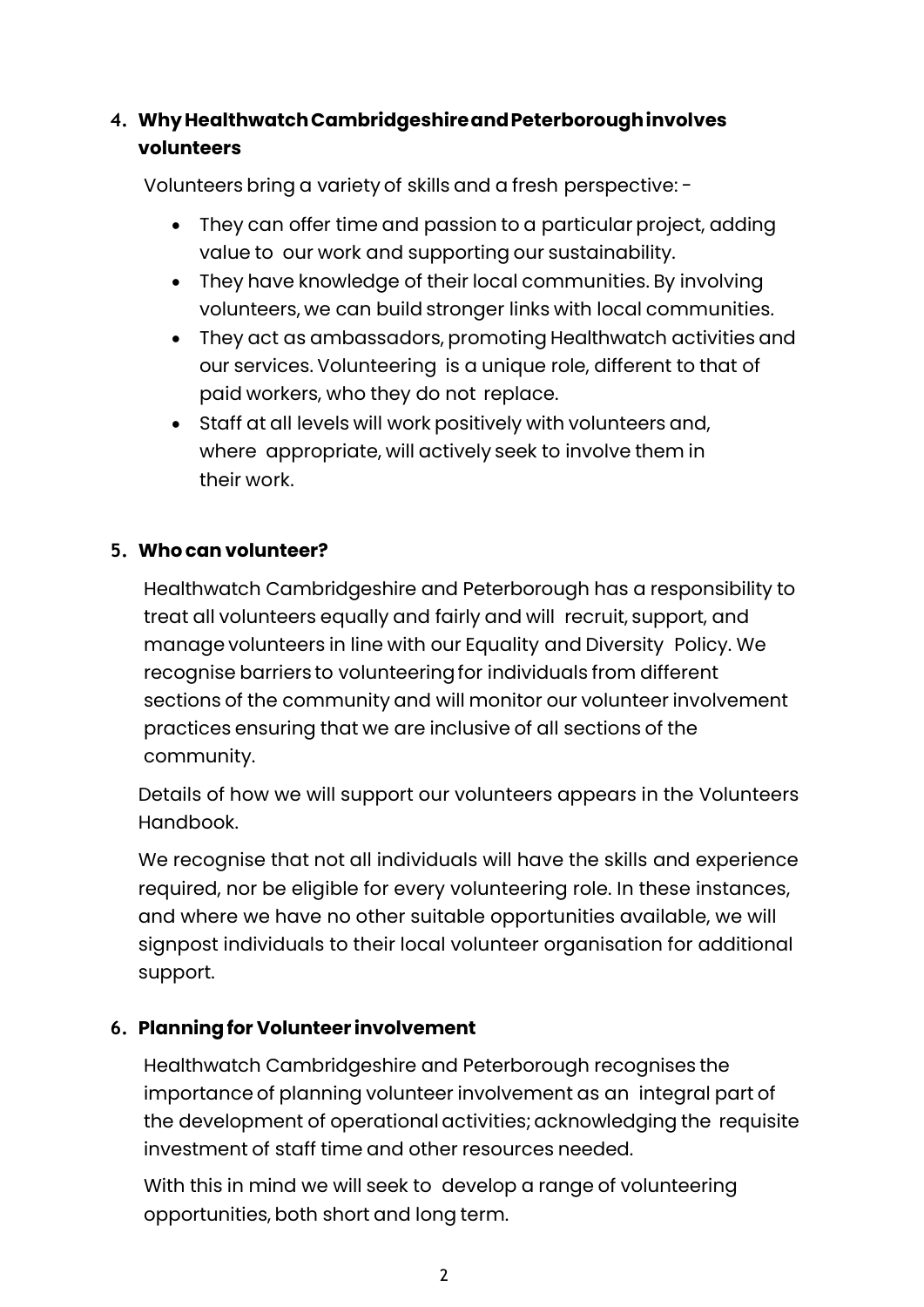A role description will be developed for each volunteering opportunity.

We will ensure that volunteers are insured for any planned volunteering activitiesand will risk assess each role to plan what training, support and recruitment methodology is required.

## **7. Recruitmentandselection**

Healthwatch Cambridgeshire and Peterborough will:

- Use an open and fair recruitment process for each volunteering role, which will be outlined to potential volunteers in advance.
- Promote volunteering opportunities through a variety of advertising methods to ensure that the opportunity is promoted to a wide range of potential volunteers.
- Only ask for the information needed to ensure that someone is suitable for the role they have applied for. All information given by volunteer applicants will be treated confidentially in line with the Confidentiality Policy and Data Protection Policy.
- Make reasonable adjustments where possible, to meet the access needs of potential volunteers.

Volunteers will be selected and screened for suitability using this process:

- Completed application form for all volunteer roles.
- Informal or formal interview.
- References all volunteers are required to give the names of 2 people who can be approached for personal references. Acceptable referees should have known the potential volunteer for at least one year and cannot include family members.
- In line with our Safeguarding Adults Policy, if the role involves regulated activities in relation to Vulnerable Adults, Healthwatch will ensure that the volunteer has a Disclosure and Baring Service (DBS) check.

### *Volunteers with minor or spent convictions*

Healthwatch Cambridgeshire and Peterborough recognises that people with criminal records with spent or minor convictions are reluctant to apply for voluntary work where this would involve disclosure of their record.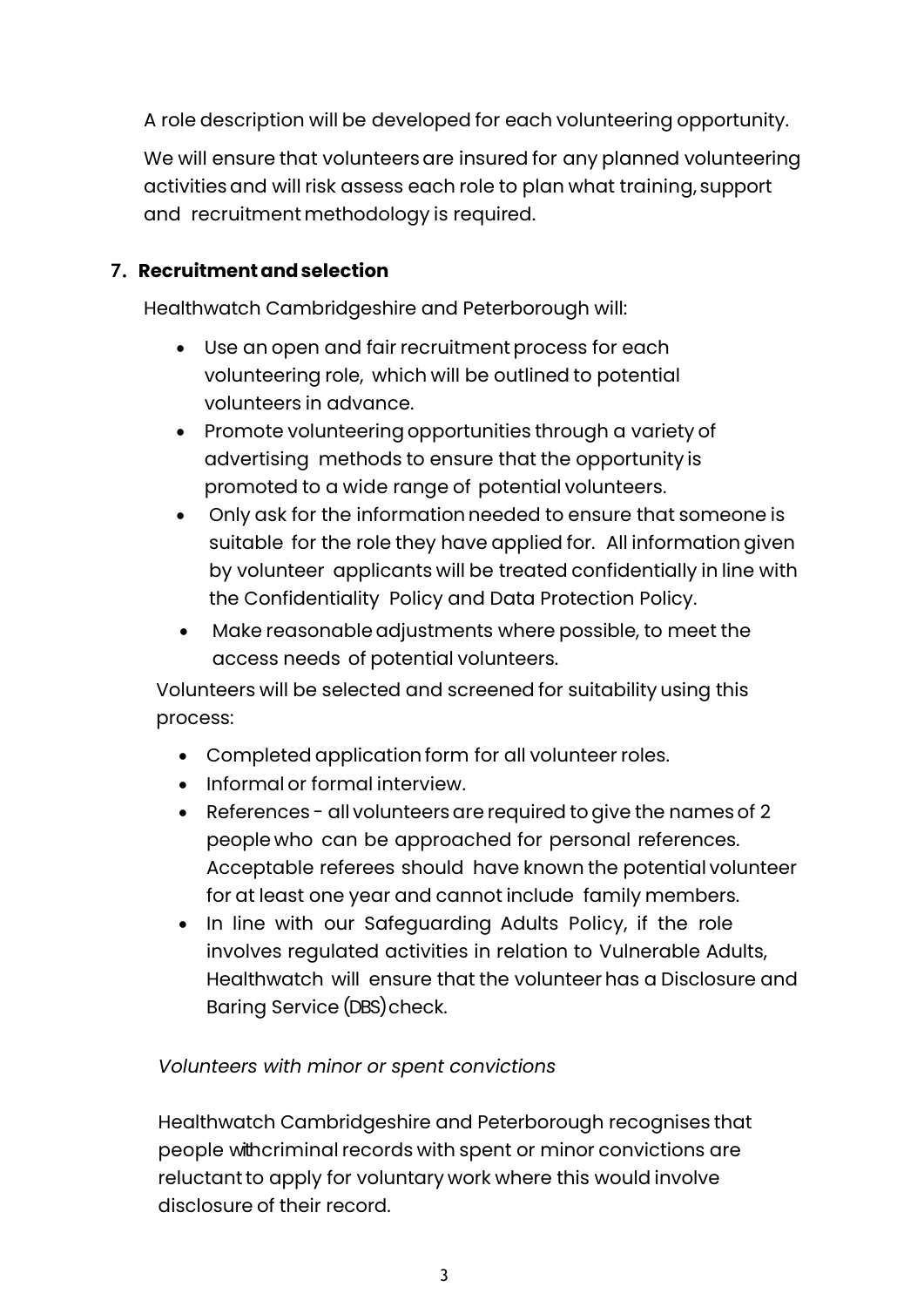In acknowledgement of this Healthwatch, welcomes applications from individuals who may have minor or spent convictions and will also promote this as part of the volunteer application process.

These cases will be considered by the CEO and Communities Programme Manager on an individual basis, taking into account the nature and severity of convictionand length of time. We will also take due note of guidance from the NCVO on this matter.

If an applicant is not suited to the volunteering role, the reasons will be explained to the applicant.

## **8. Induction, training,and ongoing support**

Healthwatch Cambridgeshire and Peterborough will provide an induction, mandatory training as well as appropriate ongoing support for volunteers, relative to their role. This will prepare volunteers for the tasks allocated to them. The training will include safeguarding, GDPR, presentation training etc. Volunteers will be offered the opportunity to complete accredited safeguarding adults training and invited to update this training every three years.

A volunteer handbook will be provided as part of the induction, which will include information relative to the volunteeringrole, e.g. volunteer role description, staff contact details, expense claim information, details of volunteer processes and links to essential policies, a s w e l l a s a training matrix / log and other useful information.

All volunteers will have a named individual as their main point of contact and will be provided with appropriate support. This will provide them with an opportunity to feedback on the progress within their role, discuss any personal development needs or talk about any issues or problems. Volunteers will be offered the opportunity of a review meeting, the frequency of these will vary depending on the nature of their role and time commitment.

Healthwatch will seek to involve volunteers as partners in project development. At an early stage in their induction, new volunteers will be introduced to all members of the Engagement Team and other members of staff who they are likely to work alongside.

Healthwatch Cambridgeshire and Peterborough will ensure that volunteers receive appropriate recognition for their contribution for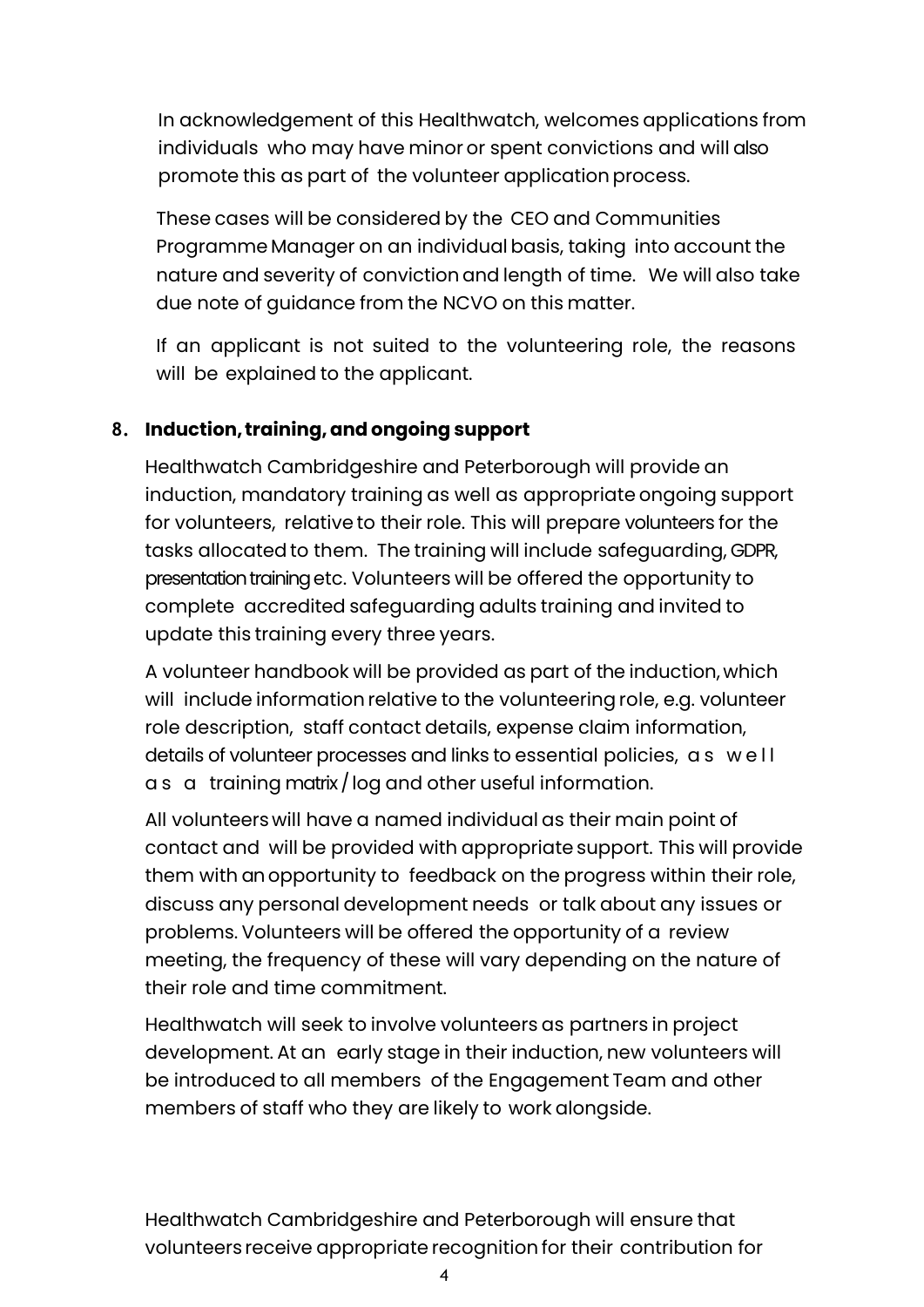volunteering activities undertaken, in the form of thanks, volunteer certificates, or low value gifts.

## **9. Personal Safety**

All volunteers are expected to follow safe practice guidelines, as described in the Volunteer Handbook and Lone Working Policy.

Volunteers will not be asked to attend meetings at the home of a member of staff or another volunteer, nor will members of staff attend meetings at a volunteer's home. Nor will volunteers attend a meeting/visit the house of a member of the public in carrying out their duties as a Healtwatch volunteer.

Members of staff are not to provide transportation for volunteers to events or meetings. Staff will not arrange car sharing for volunteers. Volunteers are not obliged to provide transportation to other volunteers.

#### **10. VolunteerExpenses**

As part of its commitment to ensuring equity of access to volunteering opportunities, Healthwatch Cambridgeshire and Peterborough is committed to paying pre-agreed out of pocket expenses to volunteers that are incurred solely in undertaking the volunteering role.

Volunteer expense claims will only be paid for actual expenses incurred as evidenced by receipts, using a standard claim form, and following the procedure outlined in the Volunteer Handbook.

Healthwatch Cambridgeshire and Peterborough will ask volunteers to choose the most cost-effective method of travelling to and from / or parking at any volunteeringactivities, taking advantage of concessionary travel rates, where available.

**Travel expenses for volunteers** will be paid at a rate approved by the Board and not in excess of **HM Revenue & Customs guidelines**, to ensure that volunteers do not receive taxable profit from their volunteering activities. These rates will be reviewed periodically in line with staff expenses.

Full details of the rates appear in the Volunteers Handbook.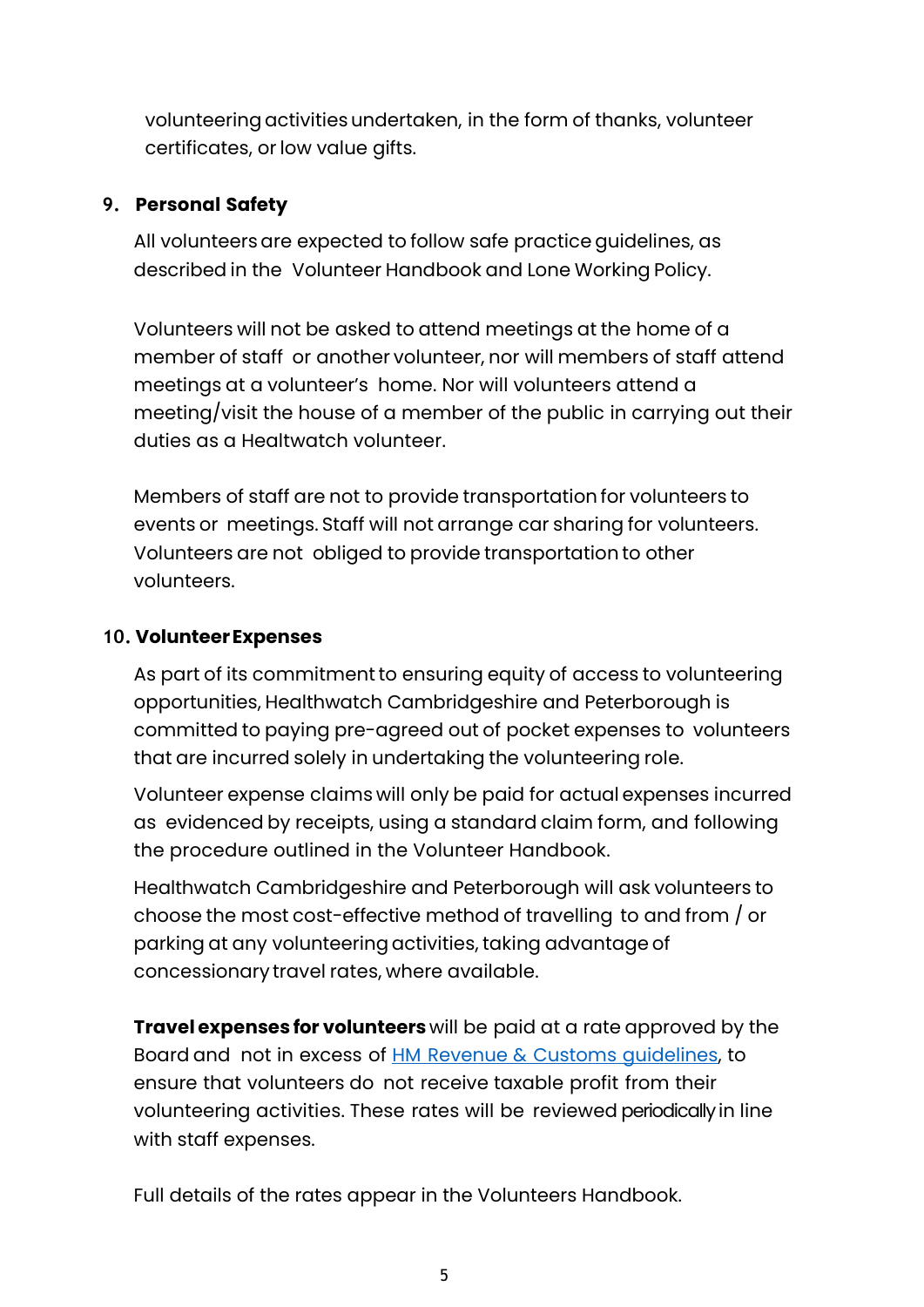#### **11. Dealingwithproblems**

Healthwatch Cambridgeshire and Peterborough aims to make volunteeringa positive experience for volunteers and the organisation but recognises that sometimes problems can occur on either side of the volunteering relationship.

Healthwatch therefore has a clear and fair problem-solving process for dealing with concerns around the volunteering relationship.

We will also make reasonable adjustments within the organisations resources to ensure that volunteers can engage fully in the problemsolving process. Volunteers may therefore bring a support person or advocate to any meeting that forms part of the problem-solving process.

For other concerns or complaints please refer to the Complaints Policy.

#### **DealingwithVolunteers'concerns**

#### **Informal**:

Volunteers are encouraged to work with Healthwatch to resolve any concerns through ongoing support with the Volunteer Manager as detailed section 8 above.

We will encourage volunteers to resolve any issues through this informal process in the first instance.

If the volunteer's concern is not resolved to their satisfaction through this informal process, or their concern is with the person who provides their one-to-one support, they can notify the Chief Executive Officer (CEO) via email, letter or a telephone conversation.

**Formal:** The CEO or their nominated representative will:

• Acknowledge the concern in the volunteer's preferred method of communication within three working days.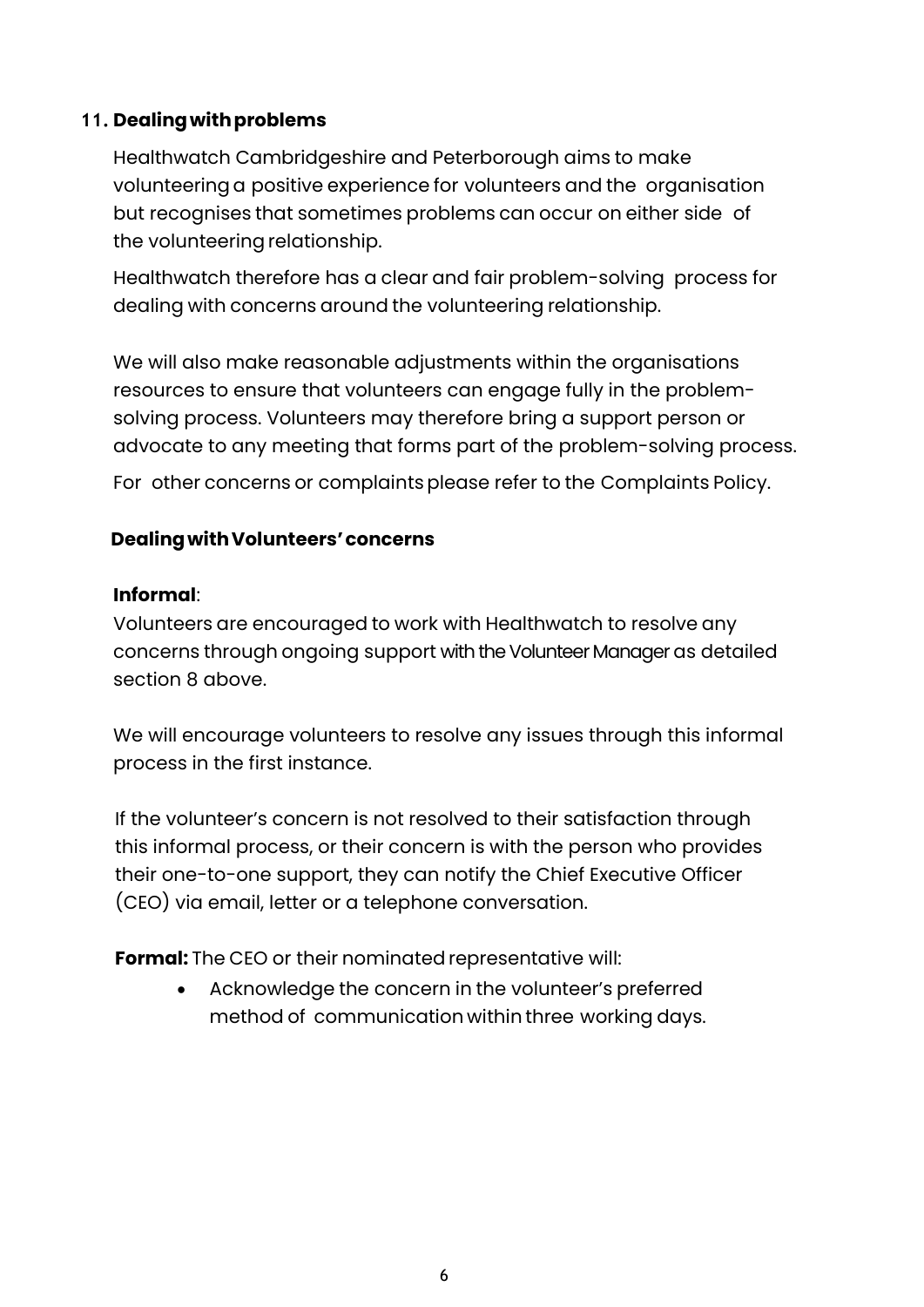- Offer a meeting to listen to the concerns and attempt to resolve them within 15 working days. Exceptionally further time will be needed, where possible this will be agreed with the volunteer.
- If the volunteer wishes, the concerns can be discussed via telephone, letter, or email instead of a meeting. It is noted that this may extend the period of time for resolution of the issues beyond the 15 working days.

**Appeal:**If the volunteer does not agree with the outcome of the formal stage, they may raise their concern with the Board of Directors who will:

- Acknowledge the appeal within five working days in the volunteer's preferred method of communication.
- Offer an appeal meeting to listen to the volunteer's concerns
- Review the outcome of the decision to ensure that the organisation's policies and procedures have been followed correctly.
- Notify the volunteer of their response within 15 working days. Exceptionally further time may be needed; this will be agreed with the volunteer in advance where possible.
- The Board's decision is final.

### **DealingwithHealthwatchCambridgeshireandPeterborough'sconcerns**

**Informal:** Healthwatch Cambridgeshire and Peterborough will:

- Work with volunteers to resolve any concerns informally through ongoing support from the Volunteer Manager as detailed in Section 8 above.
- Tell volunteers about any problems regarding their volunteering at the earliest opportunity.
- Agree with the volunteer how it can support them to progress in their volunteeringrole. If appropriate volunteers will be offered additional training, extra learning time or agree a change in their volunteering role.
- If the above process does not resolve the problem, Healthwatch will offer the volunteer a formal meeting to discuss this.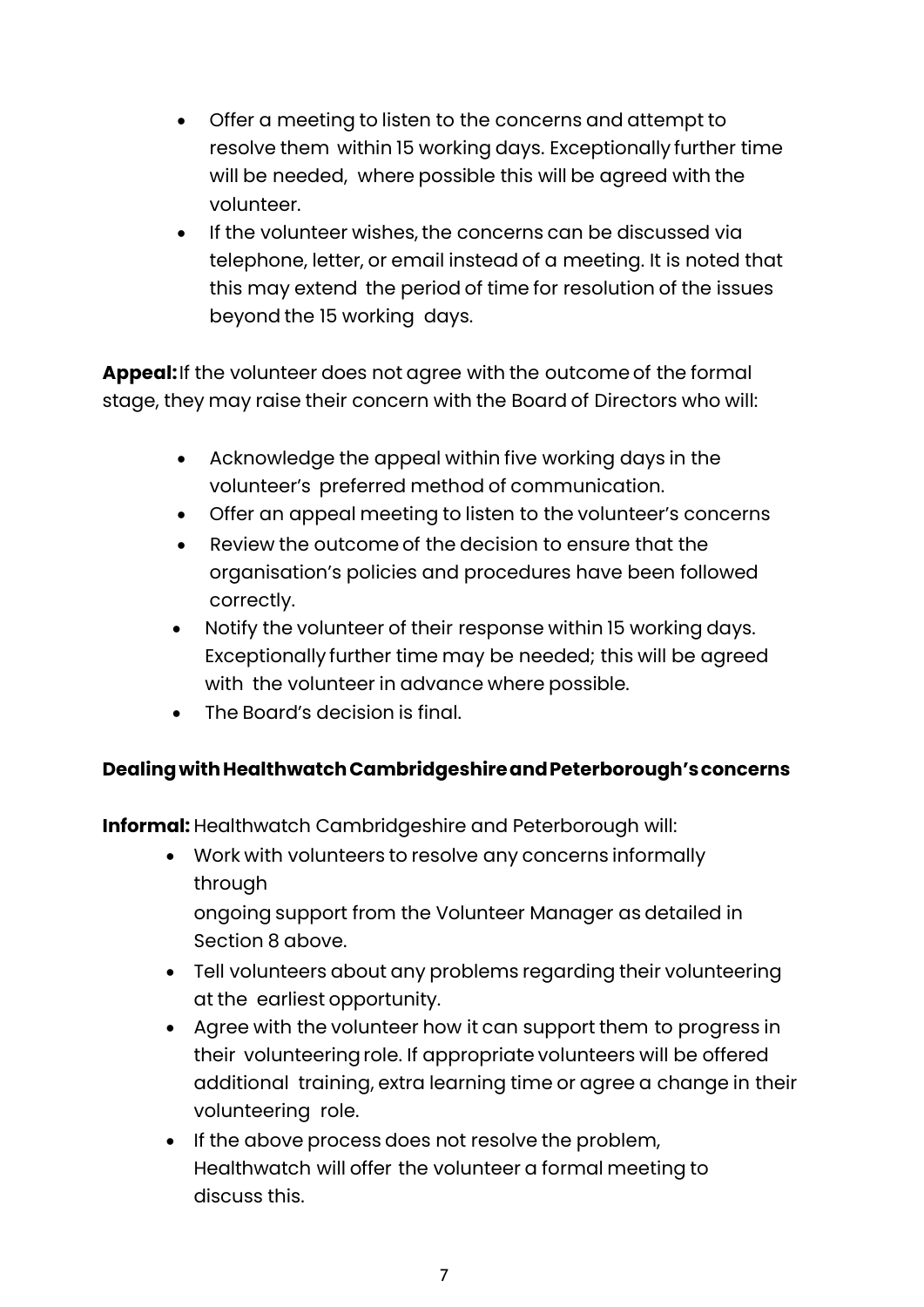**Formal:** The CEO or their nominated representative will:

- Offer the volunteer a meeting to talk through the organisation's concerns and explain what the issues are, outlining their impact.
- The CEO will explore with the volunteer if there are any other opportunities to resolve the concerns and notify them of their decision within 15 working days.
- If Healtwatch is unable to agree a resolution with the volunteer, the CEO may ask the volunteer to stop volunteering for the organisation.

**Appeal:**If the volunteer does not agree with the outcome of the formal stage, they may raise their concern with the Board of Directors who will:

- Acknowledge the appeal within 5 working days by the volunteer's preferred method of communicationand offer an appeal meeting to listen to the volunteer's concerns and review the outcome of the decision to ensure that the organisation's policies and procedures have been followed correctly.
- Notify the volunteer of their decision within 15 working days of this meeting. Exceptionally further time may be needed; this will be agreed with the volunteerin advance where possible.
- The Board's decision is final.

**In exceptional cases:** There are some occasions where Healtwatch will not be able to offer any support or the opportunity for volunteers to change their behaviour or practice; while not a complete list, this may include:

- Threats, abuse or attacks on any staff, volunteers, or members of the public
- Breaching our policies on safeguarding of children or vulnerable adults
- Criminal acts against Healthwatch such as theft
- Any serious breach of our Policies or the Volunteer Agreement.

On these occasions the volunteer will be asked to end their volunteering with Healthwatch with immediate effect.